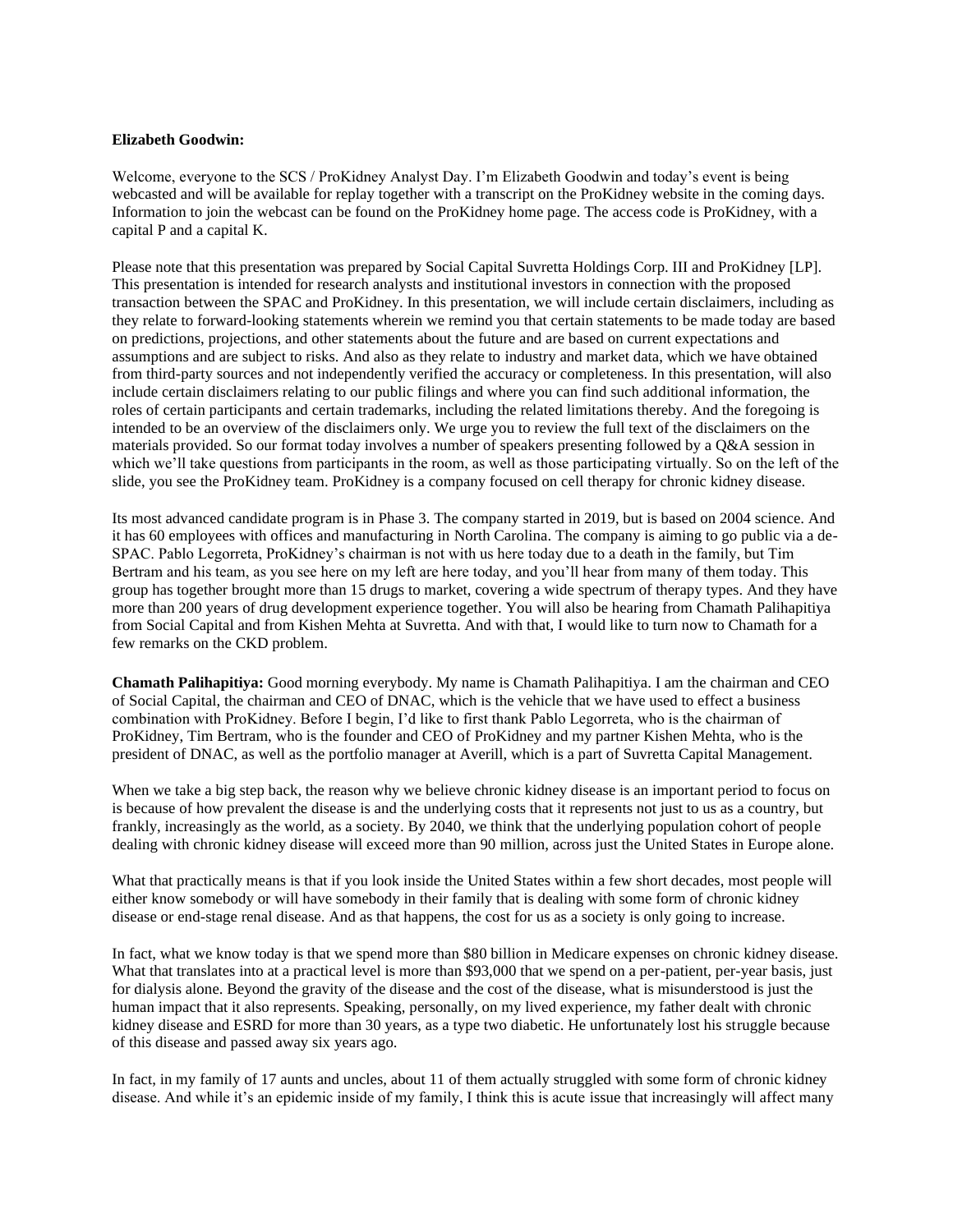people, not just in the United States, but around the world. And so when we had had an opportunity to learn more about the ProKidney solution and its proposed improvement to the lives of people suffering from chronic kidney disease, not only did we see a light at the end of what is today, a very dark tunnel, but also the potential to improve the cost burden that it represents to us as a country and as a society.

So with that, I'd like to turn the time over to Tim to walk you through more about the company. And I would just like to thank you again for giving us your time to learn more about what I think is a really important business that is getting built over the next years and decades.

**Tim Bertram:** Thank you. I am Tim Bertram, the CEO and founder of ProKidney. I've had the great opportunity to work with the team that you'll be hearing from today for almost 20 years some of them, and 10 years for most of them. As I've developed medicines, I have responsibility or had responsibility for bringing over 100 molecules from discovery into development during my days in big pharma. Out of that, eight molecules actually achieved market success and are today changing lives of people. I'm very proud of those, but in the failures that we saw, and there were many of them, what I learned was, is that complex diseases such as chronic kidney disease are very difficult to challenge with a single molecule.

Many of these diseases are so complex that there are many different mechanisms. And when you target a single mechanism with a single molecule, although highly effective, it isn't necessarily a solution. And today we will be discussing a multimodal therapy and we believe actually has the potential to address this very complex disorder.

So how do we think about this from a perspective? How can we take this complex disease and break it into something understandable? The Kidney Disease Improvement Group Organization, or KDIGO, has developed a heat map that allows us to look at this disease through the lens of what is relevant to the patient.

What you can see along the left is the kidney function itself. And you see the four stages of kidney function before there is failure. It goes from green to red. And what you can see along each of these roles is, is that as it goes from green to red, we're increasing the risk of failure. But what's also important, and this is very significant in chronic kidney disease, is that there is an injury element that's going on in the kidney. And that injury is modeled through inflammation and fibrosis. That can be evaluated and monitored clinically through the use of albuminuria, a protein, which is lost in the urine. That is shown in the columns in this heat map.

What I want to highlight for you is something that's very, very significant here. Notice where today's standards of care are studying patients in the disease progression. Because you go from upper left to lower right, what's taking place is, is an increased risk of failure. And that failure is something that actually, as the patients move into the red zone, they actually have the standard of care removed, because the kidney can no longer respond to the molecular mechanisms that are there. This is exactly the space, the most severely affected patients is where REACT is targeting. So let me illustrate the problem here. Very, very clearly. These are studies using today's best standards of care. The sodium glucose cotransport inhibitors. Thousands of patients have been studied in these three trials represented in these three graphs.

What's relevant for you to recognize is, is that all of these in the gray line, show the unrelenting decline toward failure that at that point, standard of care, best ACE/ARB blood pressure management was used in that placebo group. The blue line represents best standard of care in those days plus SGLT-2.

And what you can see is that yes, a very important observation, important medical event has occurred, there's been an attenuation of the decline, but the decline is unrelenting toward failure. So that heat map that we showed you was very, very important to understand, as you look and try to view whether REACT has the potential to address that patient population, based upon the data that we show you.

What I also want to highlight for you is, look in the lower box, which highlights the actual estimated revenues, that these drugs will take in. As Chamath outlined so clearly, billions of dollars are spent simply to slow something, not prevent the failure. With \$10 billion available by 2026, with two of these medicines it illustrates in fact that they are best standard of care today, but there is an opportunity yet for REACT to be able to change that inflection. Benefit the patients, help the healthcare system and really make a difference, a transformative difference in medicine today.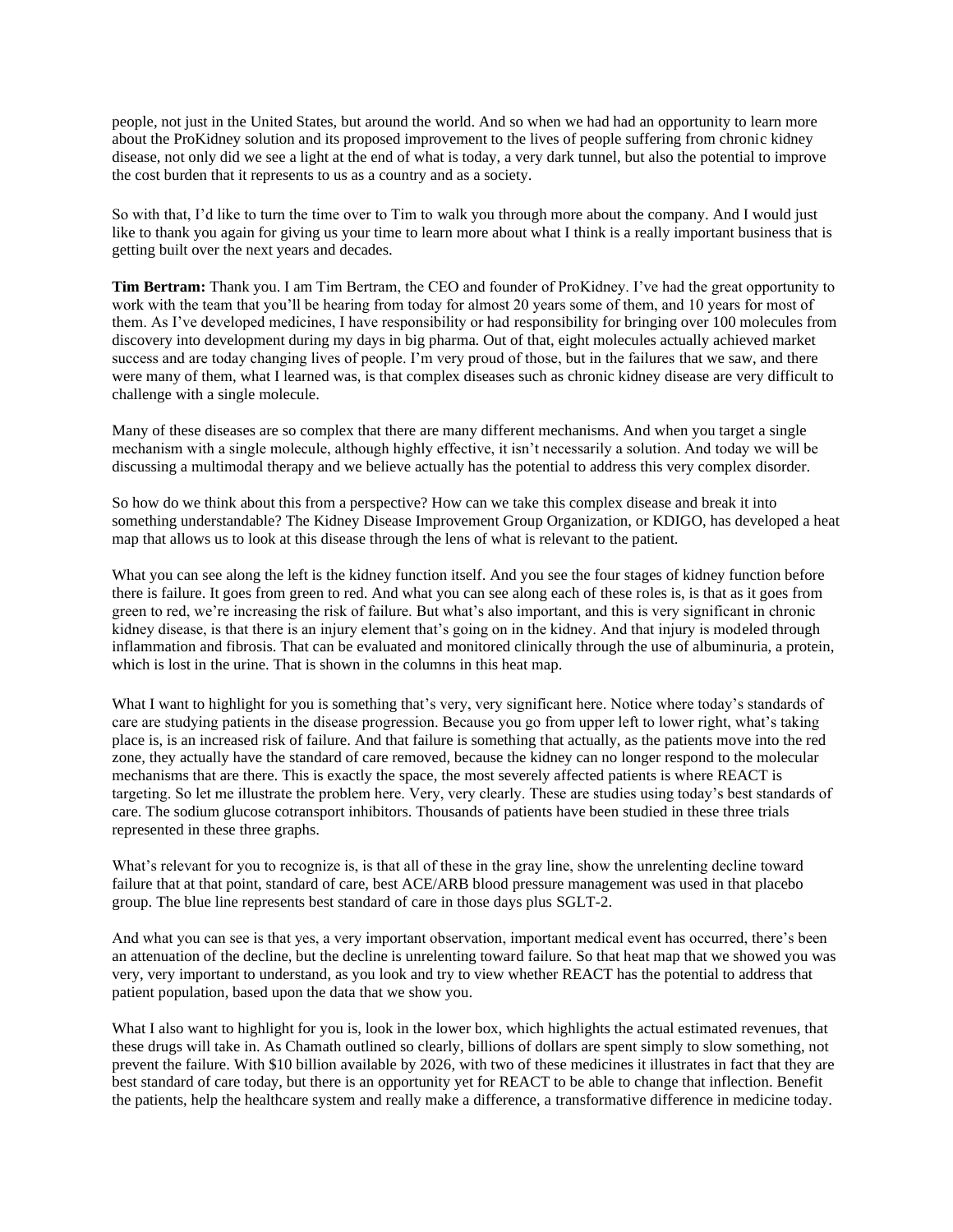So what I'd like to do is turn the podium over to our chief financial officer, James Coulston, who will review the market opportunity that we see before us. James.

**James Coulston:** Hi, I'm James Coulston, the CFO of ProKidney. I joined the company about three years ago. I started my career at Ernst & Young, where I spent about eight years working with public and private biotech companies through IPOs and follow-on offerings. I left E&Y to go to a client of mine that I'd worked through the IPO process with. And they were natives somebody with some public company expertise. That was 15 years ago and for the last 15 years, I have led finance teams in biotech. I'm going to walk you through the enormous revenue potential that REACT could generate.

At launch REACT will treat diabetic CKD patients with eGFRs between 20 and 50. 15% of the US adult population has CKD. And for nearly half of those patients, the leading cause of their disease is diabetes. If you narrow that down to those with specific eGFRs between 20 and 50, we estimate a patient population for REACT in the US of 4.4 million patients. We'll also launch REACT in the EU and we'll have potential expansion opportunities in other areas of the world where CKD is prevalent. In addition to that, because of the overlap in patient population, we believe that we have expansion opportunities in CKD where hypertension is the leading cause of the disease.

In order to understand the potential pricing for REACT, we looked at other recently launched, disease modifying, novel therapeutics. These are all treatments that have a significant impact on the respective diseases, and the median pricing for these recently launched therapies is \$360,000 per patient. I'd also like to highlight the last line in the table here. While all of these have a significant impact on patients' lives, they also increase costs significantly to the healthcare system by billions of dollars.

So, with our estimated patient population of 4.4 million in the US and the median pricing of \$360,000 per patient, for every 1% of market penetration, REACT would generate \$16 billion of revenue in the US alone. We know that the European market is close in size to the US market and again, we'll have the potential to expand into other regions of the world where CKD is prevalent. This also does not reflect our potential to expand into hypertensives, as I mentioned on the previous slide.

So we wanted to understand the impact that REACT could have on costs to the healthcare system.

Recall a couple slides ago, that recently launched therapies cost the healthcare system, or will cost the healthcare system billions of dollars. Dialysis costs, for Medicare patients, costs a healthcare system, \$100,000 per patient per year. For those patients covered by private insurers the cost can be up to four times that amount. We also know that the typical dialysis patient stays on dialysis between five and 10 years. So, over the course of [a five-year] treatment, a dialysis patient will cost the US healthcare system between [approximately] \$500,000 and \$2,000,000. Compare that with a median pricing for recently launched therapies of \$360,000.

And we believe that REACT will actually create savings to the healthcare system. We also believe that REACT will improve quality of life and productivity for patients and for their families.

So looking beyond the US and the EU market, we have significant expansion opportunities in areas such as Asia, Latin America, and the Middle East, where there are over 200 million additional CKD patients.

And now Kishen Mehta will present SCS's investment in ProKidney.

### **Kishen Mehta:** Thanks, James.

So, as part of our diligence, we focused on three questions – is the REACT product safe, is it clinically active in impacting chronic kidney disease, and is the benefit seen to date well enough for patients given the existing standard of care.

From the safety perspective, we believe the question has to a large degree, been answered. Through the large Phase 1 and Phase 2 programs, which include multi-year follow-up, the REACT product has been safe and well tolerated to-date. With a profile in-line with or even better than standard biopsy. As Tim will walk you through later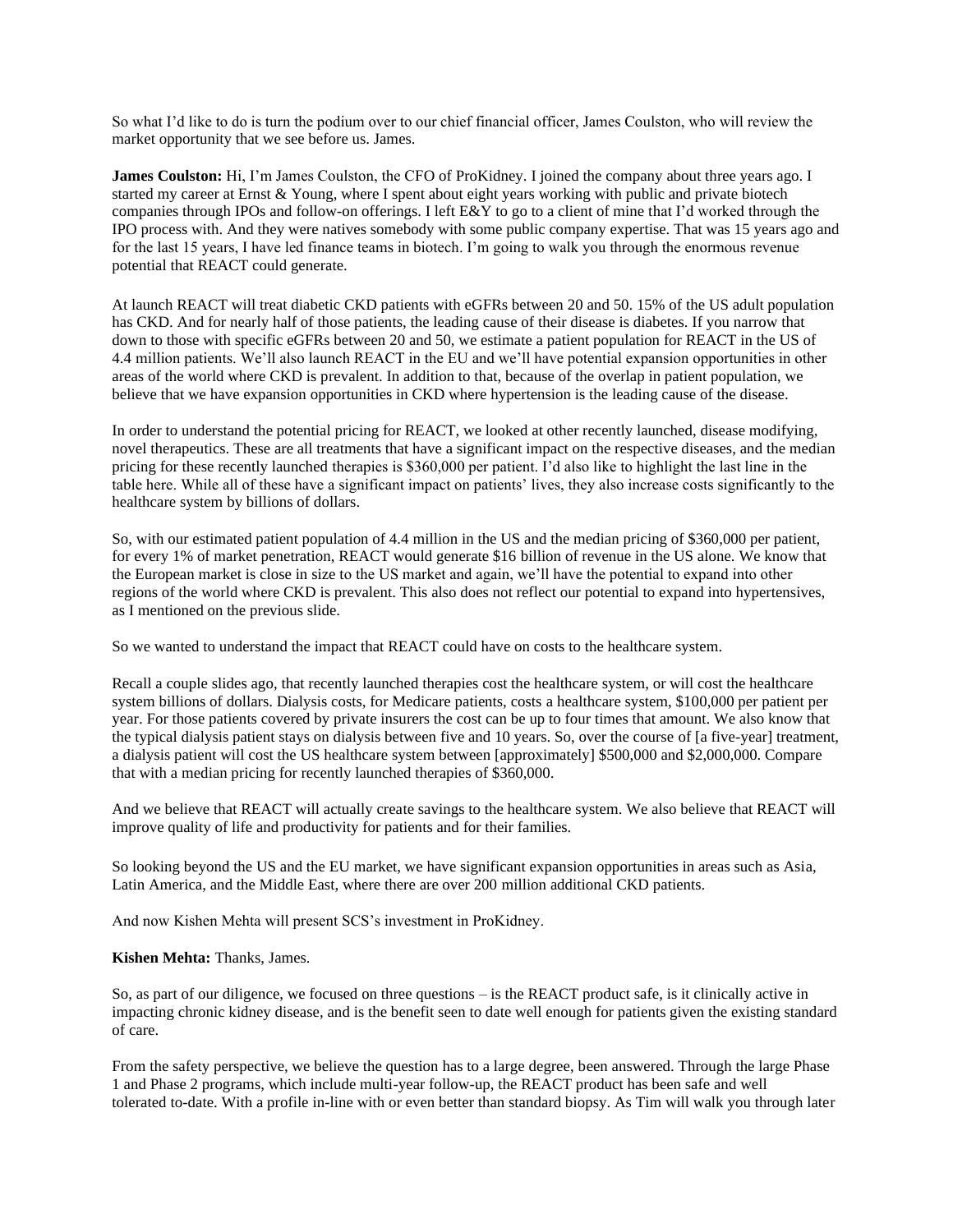in the presentation, over 100 patients have been treated with REACT, with follow-up in some cases of more than two years post the last cell injection. The cells, once in place, don't seem to cause any reaction in the patient.

The next question was, is it clinically active? Thanks to Pablo, Tim and the ProKidney team, we have a welldesigned Phase 2 randomized controlled data set which we believe points to clinical activity of REACT. As you see in the graph on this slide, the REACT treated or active patients demonstrate a meaningful and statistically significant eGFR trend than the untreated standard of care patients. In addition, active patients demonstrate a compelling change in the slope of the eGFR graph, from pre-treatment. We view these, as well as other trends which include good, long-term follow-up from the Phase 2 study, as substantial. On the next slide, we have eGFR trends for the entire treated Phase 2 population.

This included patients randomized to receive REACT upfront, as well as those who crossed over after one year to receive REACT. When looking at these data, which is the broadest way to evaluate a Phase 2, the average eGFR trend is upward-sloping. While this is an average, and not all patients will benefit from the treatment, we do believe that, on average, this represents a trend that suggests a potential multi-year delay in the need for end-stage renal care and dialysis.

Which gets us to the last question in our investment thesis. Is the benefit seen good enough for patients in light of the existing standard of care? We believe that if these data are replicated in Phase 3, that REACT will represent a major step-change in the treatment of advanced CKD and meaningfully impact how the medical community and patients think about kidney disease progression.

As Tim walked you through previously, as seen with the SGLT-2s, CKD is a slow-progressing disease, where the best outcome to date has been to tilt the slope of decline and potentially delay the progression of dialysis by a few months or longer. We do not diminish these contributions, as we, patients and physicians agree in the high value of every month of benefit that can be obtained; however we believe that more can be done to help CKD patients live with better kidney function and we look to the Phase 3 REACT data to confirm the work done to date.

So, to sum this up, we're very excited about this investment. The team has made a lot of progress and figured out a lot of things as a private company. First, CKD is a large, unmet need where, unfortunately, not much is being studied in the clinic right now. The Company has generated good proof-of-concept data. Because of the RMAT designation, there has been good regulatory feedback here, and in fact, the company recently announced that the FDA has signed off on using eGFR as the primary endpoint for the Phase 3s. This, coupled with the very strong management team and highly experienced Board, including Pablo Legorreta, who unfortunately was unable to join us today, but who is the Chairman and CEO of Royalty Pharma and who, in fact, owns some of the royalties on the aforementioned SGLT-2s.

So, on the next slide, here are some highlights of the transaction. We raised a PIPE of \$575 million at a premoney valuation of \$1.75 billion. One thing I want to make sure of is, in addition to the large commitment from insiders, they have locked up 50% of their stock until FDA approval, for approximately four years. This is obviously highly unusual, which should help underscore the conviction we all have around REACT.

So, why ProKidney? With the money we have raised, we have made sure the Company has the resources to run the right Phase 3 study that we think will set them up for long-term success. The ProKidney team has done a phenomenal job of establishing good proof of concept and we have a Phase 3 underway with regulatory buy-in. And lastly, this is a very large unmet need, and we have strong IP and know-how, and as mentioned the capital to execute on the program. This to me is one of the few opportunities in healthcare where we have a solution to a potential large unmet need that has a chance to really positively impact the lives of patients. Thank you for your time, and with that, I'll turn it back over to Tim.

**Tim Bertram:** Hopefully Kishen has shown you how we plan to take this product forward. So now let's take a look and step back and see what ProKidney is actually wanting to do and how we intend to do that. We have what we believe is a transformative medicine that can change this inevitable decline in chronic kidney disease that leads to failure. We are going to do that by targeting the largest segment of the kidney disease population, which is caused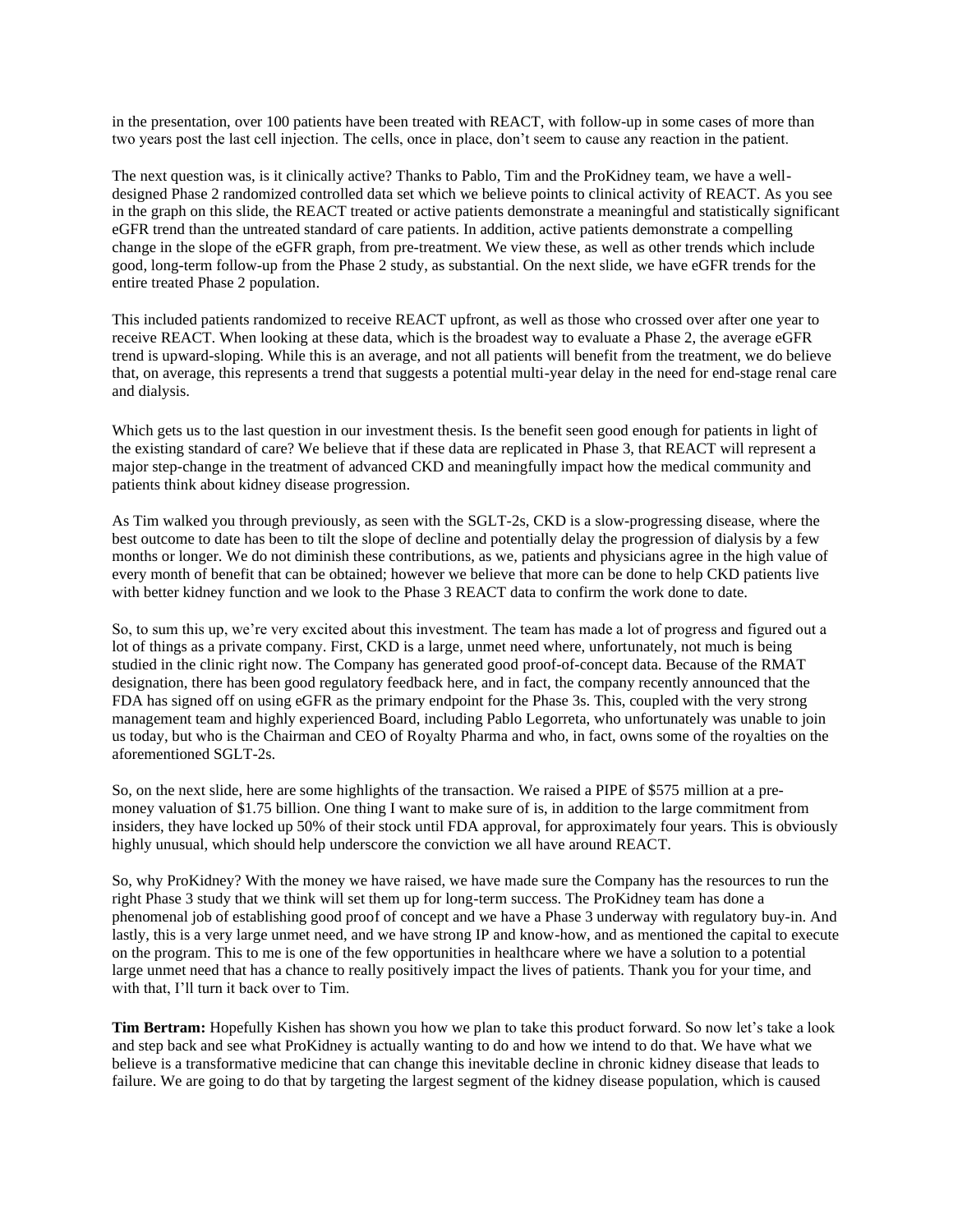by diabetes, also known as diabetic kidney disease. As you can see in the green line, Kishen alluded to we've been working effectively with the FDA and the EMA to design a Phase 3 program that is currently active.

That program is based upon seven years of clinical research in this patient population with DKD and is culminating in a Phase 2 trial that's fully enrolled that you see in the top bar, the 002. And we'll be reviewing that data with you. And this was the data that the FDA and EMA have seen that guided us in the development of that.

However, one of the problems of this is, is that it is a blinded, there are actually two blinded studies. So how do we get a picture into the actual progress that's going on in these studies? What we decided to do was run a Phase 2 program shown here in the bottom blue line called 007. In that it's a mini Phase 3 program in which we will dose both kidneys exactly as we're doing in the Phase 3.

And that will allow us, and that's open-label trial, to give you, analysts and investors an insight of how we are progressing in the Phase 3, but also then how we can actually understand where this will go long-term. By doing that, what we anticipate is, is that we can keep each of you informed of our progress, and we can also then communicate with the professional community, patient community, and others as to what REACT is actually doing in this patient population.

So now for just a moment, let's step back. What I'd like to do now is review 10 years of research. I've combined these 10 years into a heat map. It sounds familiar. Yes. We followed the same thinking that the Kidney Disease Improvement Group Organization followed. In doing this, what we did is we took the kidney apart cell by cell, and then we put it back together as single cell or cell combinations to see what would be influenced in clinically relevant endpoints.

So what you see along the left in this heat map are different clinically relevant end points. What you see along the top are the different cells and cell combinations. The box colors represent if red, a failure. So that particular cell or that particular endpoint was not seeing a positive effect. What you see in the green is where there was a benefit.

If you stand back and look at this, what suddenly comes into view is, is that you can see where the most green boxes are. What did that tell us? What's actually of interest is, is that taking those 26 cells and trying to figure out what caused healing in the kidney. And keep in mind healing impairment is the central cause of chronic kidney disease.

What we identified is three key cell types are responsible for this process. These three cell types represented by the cap mesenchyme, which is embryologically relevant in the development of the kidney. That the ureteric bud, which is responsible for making the tubules of the kidney and the podocyte, which actually controls the filtration in the glomerulus of the kidney.

Those three cells actually turned out to be central. So what we were able to do then with that information was ask a very simple biologic question. What do these cells do? Where did they go? And is it possible we could make a therapeutic? So let me answer each of those questions piece by piece, in this particular slide, what we did is we labeled the cells with a label that could be seen with magnetic resonance imaging.

This particular image on the left is from a dog in which we injected in the far left the cells. And you see that green spot in the kidney cortex. What we did is we followed the migration or the progression of this over the next 24 hours. And what you can see in the middle box there is, is that these cells go throughout the kidney in a 24 hour period.

So we asked ourselves where do the cells go? Is this simply an excretory process? Or do they actually go somewhere that's meaningful? If you look on the right, what you see there is histologic slides in which we were able to evaluate where these cells actually went. If you look at the blue dots, it's very telling now what these cells are doing.

They have been programmed to go back to where there is damage in the middle box. What you see is those areas of very dense blue, the cells have intensely labeled in damaged glomeruli. If you look at those donut-shaped structures, with the clear centers that are circumscribed by blue dots, those were tubules or lower parts of the nephron, the functional part of the kidney, where the cells went to replace the effete tubular epithelial cells. What's fascinating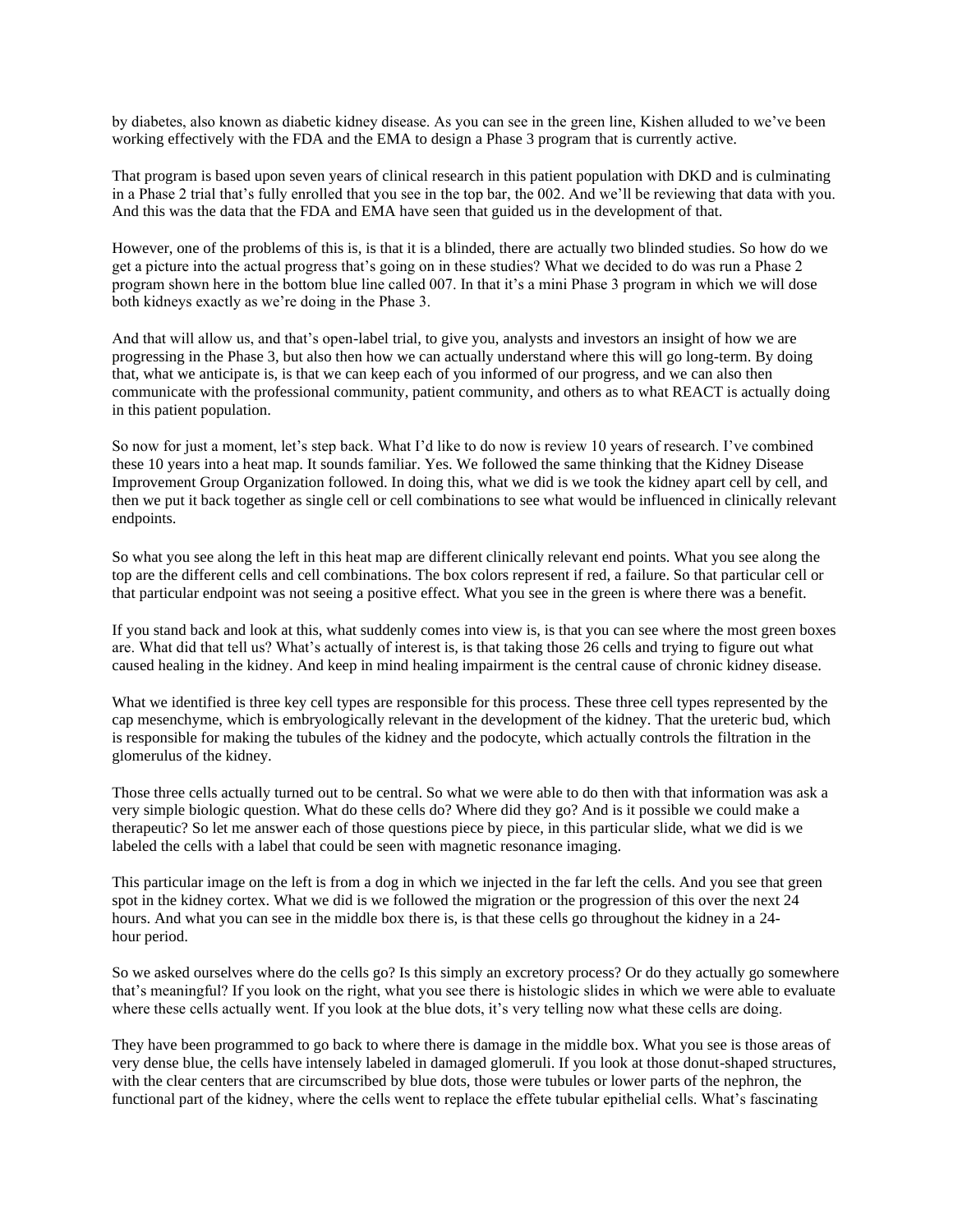about this is, is that if you notice some of those clear areas, there are no blue dots. As we studied this, what we realized was, is the cells went to areas that were damaged, but did not go to areas that were not damaged. They also localized as seen in the far right in areas where there was inflammation and fibrosis.

Now this was very revealing. So we asked ourselves the second question, is it possible to be able to make a therapeutic with this? To understand that, what we did is we took four animal models, all of which would die from chronic kidney disease if they were left untreated. Or if we treated with REACT, they survived.

And when that survival curve is shown in the Kaplan Meier in the lower left. What's shown in those histologic specimens is, is what a kidney looks like before and after treatment. So the top row of that histologic section, there shows a diabetic kidney disease. It's an animal model, the ZSF1, which is considered to be the best animal model of diabetic kidney disease in humans. What you see there is a lot of pink and blue. The blue is fibrosis. The pink areas are protein casts, and areas of dense stipple blue are inflammation. What you see in the lower panel is all of that is gone. And what we recognized after REACT was given, not only did the animals survive, but there was actually structural remodeling of the kidney.

And importantly, there was change in the terminal pathway fibrosis and chronic inflammation in those. What was interesting to us was, not only was there structural change, but there was functional change in these animals, and that's highlighted on the right. So we saw improved nephron function. The glomerulus, the metabolic functions of the tubules.

We also saw other functions of the kidney. Tissues that are in the kidney responsible for doing things other than making urine. The endocrinologic functions. Those include the vitamin D3, which is only synthesized in the kidney. And also erythroid homeostasis. You may be aware in diabetic kidney disease, these patients can become anemic because their kidneys are not functioning properly in releasing erythropoietin. Both vitamin D3 and erythropoietin are therapeutics, which are given to these patients. What we were seeing here is restoration of the endocrinologic functions as well. This gave us a signal now using animal models, this gave us a signal that there may be a therapeutic potential. To summarize for you so that you have kind of a simple picture of what's taking place, these cells, the three key cells responsible for healing in the kidney, these progenitor cells, when they're injected, they know where they're going to go.

They go to areas of damage. When they go to those areas of damage, they integrate back into the places that they came from and they control inflammation and fibrosis by releasing cytokines. That structural and functional improvement leads to the potential for improvement in overall renal function. So what I'd like to do now is turn the podium over to Dr. Joe Stavas. He will review for you how this information from the basic research translates forward into patients that have CKD. Joe.

**Dr. Joe Stavas:** Thank you. Hi, good morning. Thanks a lot for being here. I'm now going to take our translational journey from the bench of research that Tim just described actually to the bedside where we're seeing patients and treating them and actually looking into their eyes and seeing how they're doing.

My name is Joe Stavas, I'm a Senior Vice President of clinical development. I'm a physician and have been treating kidney disease patients for 35 years with chronic kidney disease, those that are on dialysis and transplants. I'm a practicing interventional radiologist by background, and during those years I've treated over a thousand patients for conditions related to their kidney disease.

I've had firsthand opportunity to witness the severity of the disease, the crushing fragility that this patient population has, and actually look into their eyes and see distress and concern that they may be on the trajectory to end-stage renal disease and potential dialysis. It's very difficult to talk to some of these patients about it because frequently, as Chamath and Kishen had mentioned, there are family members that have this disease and they are always concerned that that might be their progress as well.

I've been with the company for 10 years, eight of those years was as a consultant. And in academics, I was trying to get into the world of academics as a professor of radiology at both Duke and University of North Carolina, along with seeing a lot of good basketball games in the process and good coaches.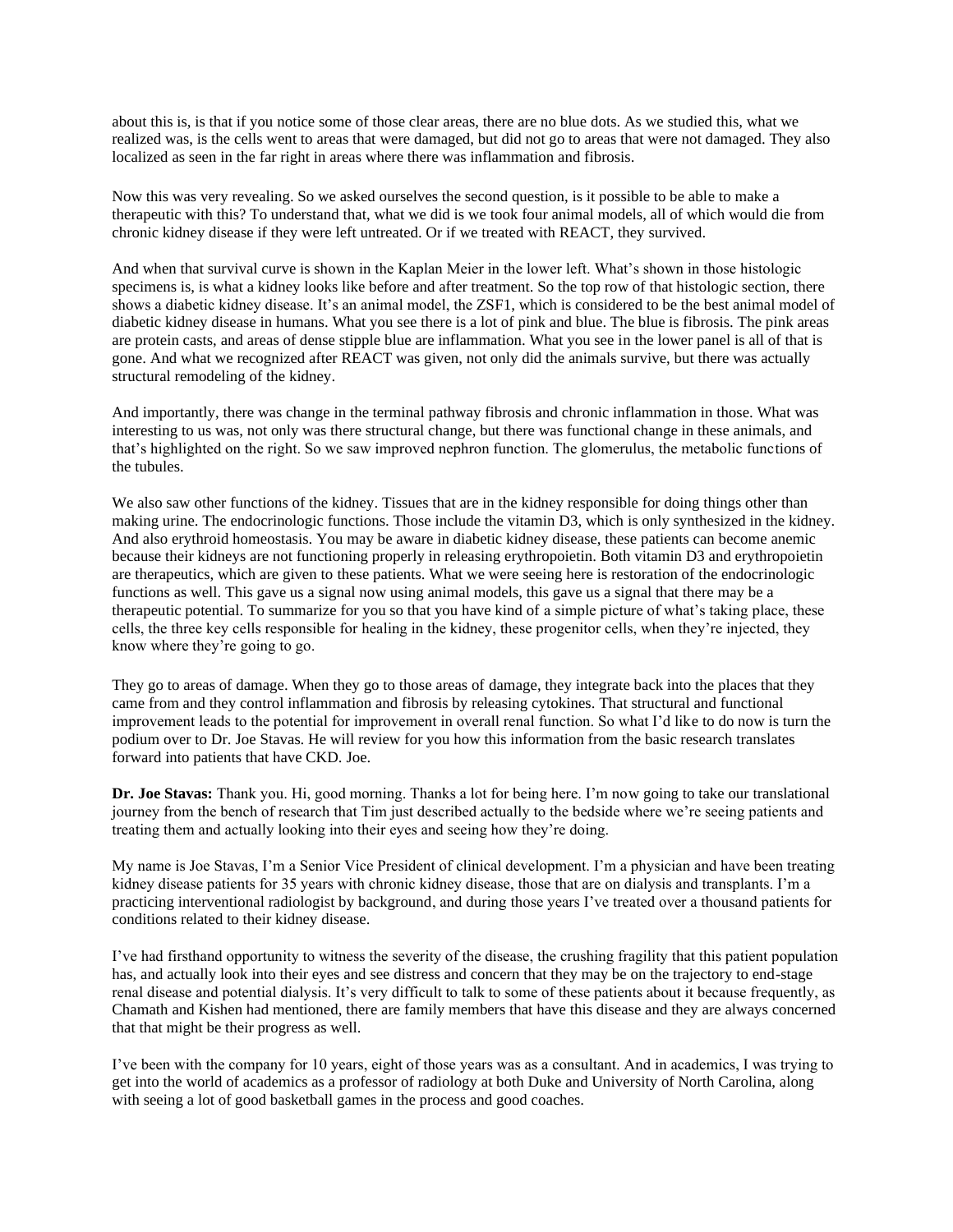However, even though they broke my bracket, I was able to then become a chairman of my own, back in the Midwest. But after a few years of being a chair, I kind of thought to myself, you know, what would I rather be doing? A lot of people can be a chair, but how many people can put a needle in a person's back, inject cells and actually potentially improve the kidney?

During that time I developed the injection technique that's now used in the Phase 2 and Phase 3 trials. You heard a concern about safety and how are we going to deposit these and deliver that. And so we developed a system that has been used by all the intervention radiologists. In addition, I've trained every interventional radiologist that is now performing this procedure in the United States. Hand to hand, side to side, put in a lot of miles during COVID, but we knew that it had to be safe.

It had to be something that we could actually do by the bedside to show them this technique. Again, that's kind of old school and a lot has been replaced, but we knew that safety and efficacy was paramount in this trial. So I bring to you what we have learned from our Phase 2 trial, and what the journey of REACT actually looks like.

We start with a kidney biopsy, a percutaneous kidney biopsy. An individual comes in to an outpatient clinic, receives a kidney biopsy. It's about a 25 to 30 minute procedure. And then they have a bit of a recovery. Once that tissue is obtained or harvested, we then send it to a GMP facility in North Carolina for bioprocessing. The bioprocessing and it's proprietary patent protected.

And it's a special way that we're able to then extract out those progenitor cells, the cells that have the bioactive ingredient that Tim described. Once the cells are identified and isolated, we then expand them and then put them in a formulation and freeze them for future use or to send back to the trial site.

I have a video here. Now, this is one of our videos. This is actually, I served as a model for this. I put a little bit of weight on, but they covered my bald spot so I said everything's fine. This is the needle technique that actually goes into the kidney in a very specific location. These interventional radiologists have had to have to hit a target about a quarter of an inch in size.

We prepare the cells. We actually have real live people that do this procedure at the bedside in the CT scanner. The cells are deposited slowly, carefully. The needle is directional and we put them in this particular area where the nephron lives and take them back home. We do multiple deposits, up to 800 million cells in each deposit.

After these cells are then embedded. As Tim mentioned, they integrate into the cells, we then see a very unique migratory process. Tim showed you the cells that kind of look like a, a broccoli to me, but we can see how these cells then migrate through chemo, chemotaxis through some of the potency that we've identified in this process.

So what we have learned is that we can deliver the cells. It is a safe procedure, and that we are able to potentially not only stop the progression of disease, slow it down or whatever, but we may be able to show that there is actually an improvement. And I'll demonstrate that with some of our data.

Here's our trial design for the Phase 2, it's a randomized control trial. It's well-designed, we've got two arms. The first arm received the REACT injection, right after the biopsy material is prepared for the delivery. The active trial cohort gets two injections at six months apart, and then we follow them for two years. But what we've designed in this as an RCT trial, is a comparator arm because researchers and regulatory, they want to see what's going on in the treatment arm or in the non-treatment arm to make sure that you've got a good comparator, that they're acting in a very different, different way.

So we have built in a 12-month comparator group, that for 12 months with best standard of care, optimizing their blood pressure, their diabetes, and all the comorbidities that this population has, and then follow them for 12 months. But the unique design of this trial is that we then bring them over into the treated group.

Why? Because we wanted to see the REACT product. We want to see what the efficacy and we had to prove safety for the FDA to make sure that there is no harm that's being done either by the cells or by the injection procedures.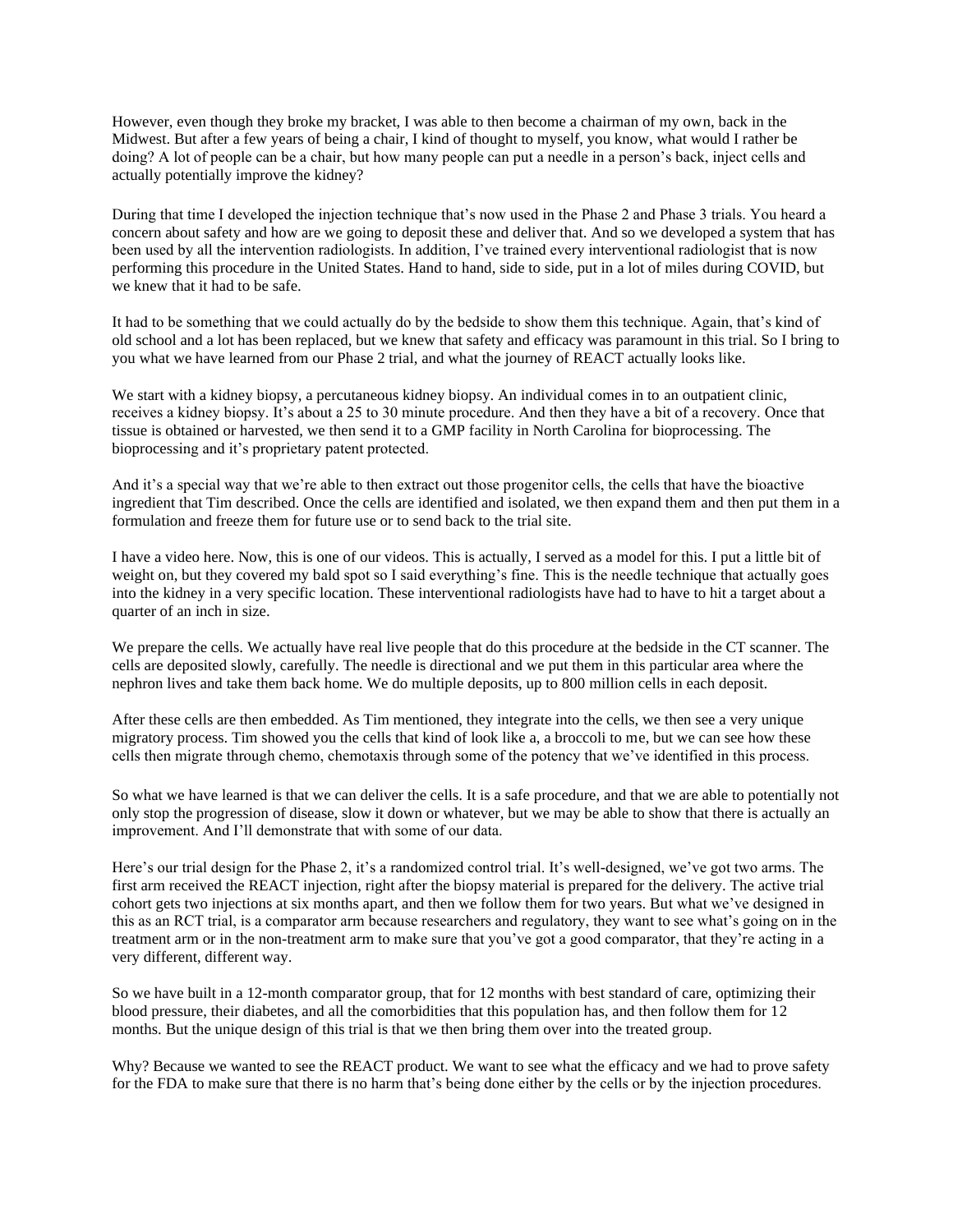Each group is followed for two years, we get extensive data on them, multiple labs, so that we're able to plot how their function is doing by certain surrogate markers, lab tests that are routinely used.

And then there's an end of study. And then we provide the opportunity for them to enroll in an open label extension. Why, again, to understand better our safety, our efficacy, and our durability, what's going on. What's the future of this. And as a cell therapy recall, this is on the biologic side of the FDA.

As Tim said, many times, it's not a drug, it's a biologic. So we are under the direction of the Center for Biologics, not the Center for Drugs. So they're concerned about the safety of the cells and if there's any untoward effects. So in that extension and the long-term follow-up, we actually do MRIs. We look at the volume of the kidney.

We do some advanced imaging to make sure that there's nothing that's occurred. If you want to read about this design, we published it in, in one of the top five kidney journals, American Journal of Nephrology, in January of this year. So if you want to do a Google search, you can search my name Stavas and Carter, two words, and it'll come right up because it is online. You can then go through the entire trial design and some of our conclusions.

Here's the data Kishen showed one aspect of it. This is what I want to show with our treated group and our comparator group, the standard of care over a 12-month period with the comparator, but out to 18 months. So you can see the separation in the blue line, which is the treated group and how fast and how they've progressed and how positive that slope has been, where they increase their glomerular filtration rate.

It's an estimate of the function from 32 to 38, so a plus four. Again, we saw the SGLT-2s. They're just incrementally just bumping it up a little bit in the negative where the standard of care typically in this population historically will drop about four milliliters a minute annualized per year.

Now that might not seem a lot in either direction, but in this kidney population, they're trying to squeeze out any inkling of filtration that's possible because they are nearing the end of their nephron survival. In this scenario here, you can see the p-values are significant at various levels, six months, 12 months and so forth, but it is quite a wide separation.

The other surrogate, or the other marker that is easily performed on this kidney population is albuminuria. That's the protein that we have in our system, or that's one of the many components of the protein and in a sick population, the filtration mechanism, the nephron starts to fall apart. And you begin spilling that protein out of your serum out of your body, into your urine.

So the high proteinuria levels, high microalbumin areas are actually a marker for the amount of inflammation and severity of the disease. And that was one of the markers that Tim described in that KDIGO heat map that showed all the different colors. So you can see in the standard of care, how severe the higher, the albuminuria, the worse their function.

So the gray box represents the standard of care that was not getting the REACT. And that increase of almost 200% of the albuminuria versus what we had in the standard of care, the shorter blue box less than 20% increase. So again, this is a marker of inflammation of how bad the kidneys function. So you can see the improvement that we showed, not only in the filtration rate, but in this other marker of kidney function, which is the albuminuria.

Now, if you take that albuminuria, because it is studied extensively in the populations, people are trying to control this in multiple ways. Diet, medications, lifestyle changes. It's extremely difficult because as that albuminuria starts to increase, the descent, the trajectory to end-stage renal disease begins to increase quite a bit.

So we took our populations of moderate albuminuria and high albuminuria and split them apart to see how we do in both of those groups, because this is a point in the care of the patient, where there are very few options. You can only adjust their diets so much. You can only squeeze their fluid mechanisms or metabolism so much.

So this is kind of one of these things that if it keeps marching down, then there is this steady descent. So you can see that in the category where the albuminuria was in the mild to moderate range, we had an increase of 3.3 mLs per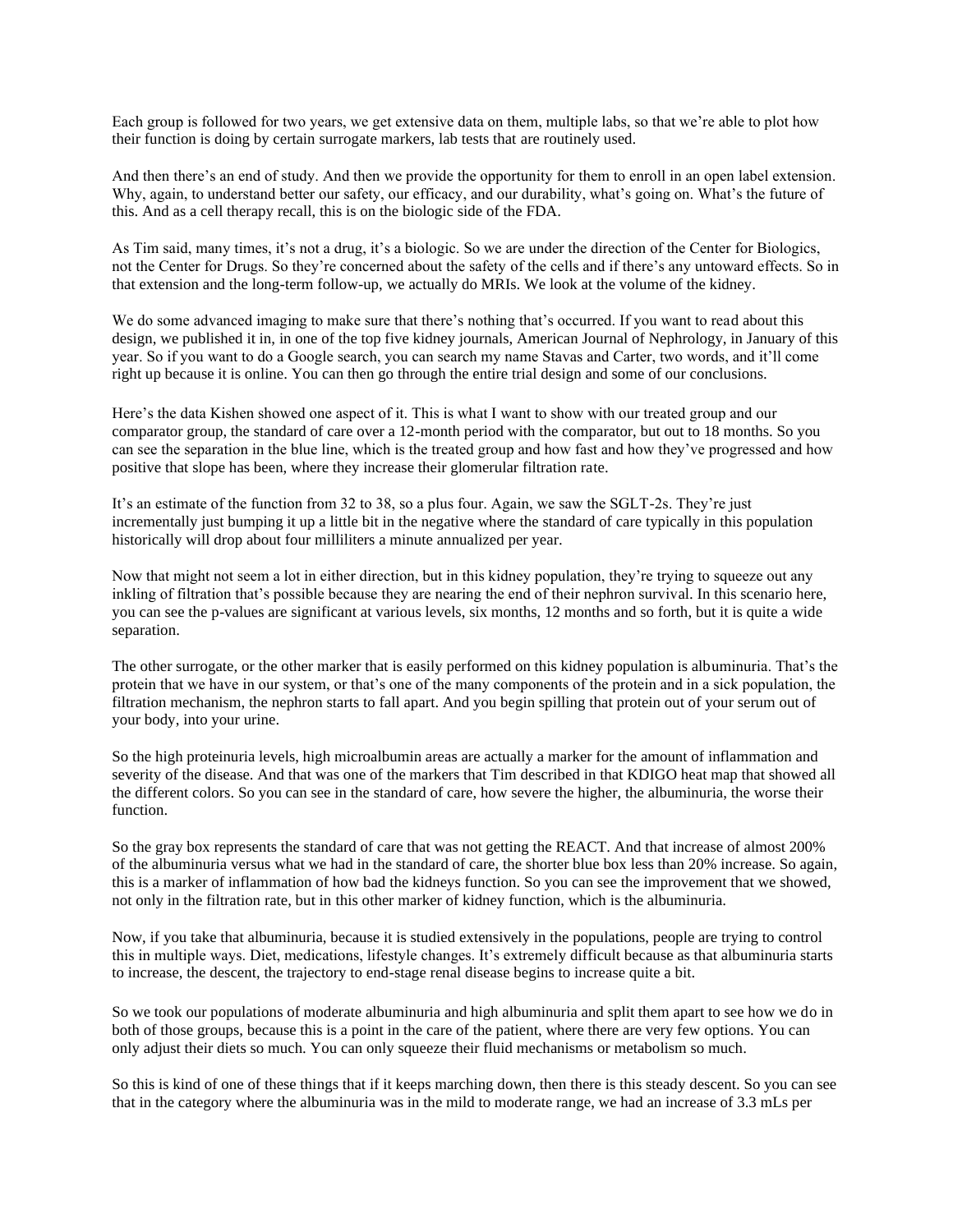minute. So in that population, we did extremely well. However, in that more severe population where there are limited therapies available, we still bump that eGFR up.

I mean, it's not as much, but we're at least keeping them stable. If you can keep someone stable, that's a win. If you can bump it up. I mean, that that's, you're adding years to their, you know, either to their life or to the need for dialysis at that point. This is an updated graph that goes actually out to 24 months.

So you can see in general, it reaches the same conclusion that we are having a positive effect on this. This is an updated graph that's that, that you know, is comparing the two comparator arms or the comparator arm with the treated arm. So generally it's showing again at an extensively improvement in the, in the coverage. Tim had mentioned the mechanism of action and what we're doing to other components. The fibrosis, the inflammation, the integration of cells, but the kidney has a lot of other extra-renal effects.

Tim had mentioned the blood that we're improving the blood markers, the RBCs more energy that these patients have. They're less tired. They're less fatigued, but also the Vitamin D which supports the bones. This is a high fragility population, weak bones, multiple fractures. So in those two situations, we have shown improvement in each one of them.

The gold bar line is the anemia. How we have bumped that up. We've improved the anemia across this period of time. And we have lowered the phosphorus. High phosphorus again is, is not wanted, it's dangerous. It causes the bones to lose their calcium and their mineralization and put them at high risk for fractures.

So you can see that we're bumping up the hemoglobin and we're decreasing the phosphorus, which is a lot of cost savings. The trial overall has shown some amazing results with what we're doing cohort-wide. That in 50% of the population that has been treated with REACT, we are seeing an improvement in the eGFR. Now of that 50% greater than 80% are projected by a couple of models that we use that look at race and gender and eGFRs and so forth comorbidities, but in greater than 80% were able to delay dialysis or, or have never been on dialysis for quite a few, a few years.

So that gives us this promise or this possibility that we can delay the time to dialysis. Compared to the standard of care, where greater than two thirds of them were projected to progress to end-stage renal disease and dialysis. Safety the strength of the trial. We have done over 160 percutaneous injections across seven clinical trials over a seven-year timeline.

I work with 20 interventional radiologists. We have over 50 either principal investigators, sub investigators that are part of our team. We have 30 key opinion leaders across the globe that give us advice. So we've developed this team, this envelope of support and expertise around our trial over this time period.

We have not found any deleterious effects of the cells; it's autologous, it's homologous it's of the body is precision medicine. So we've not seen any deleterious effects or untoward effects from the cells themselves. Our complication rates, we're going to have them. It's got these interventions, but they're low. With the techniques that we're using with the training methods that we are developing.

We're hoping to keep those complication rates low, but however, in this population they are very low. There are less than, less than 2%. So I'll stop there and be around for questions if there are other some questions in this area, but I'd like to pass on the baton to Darin Weber who will go over some regulatory issues with our product.

### Thank you.

**Darin Weber:** Thanks, Joe. Appreciate that. Good morning, everyone. My name is Darin Weber. I'm the SVP of regulatory development at ProKidney within the company for about 18 months. Prior to that, I, I was a consultant for about 12 months. But I've really had the good fortune to be affiliated with this company for the last 10 or 15 years.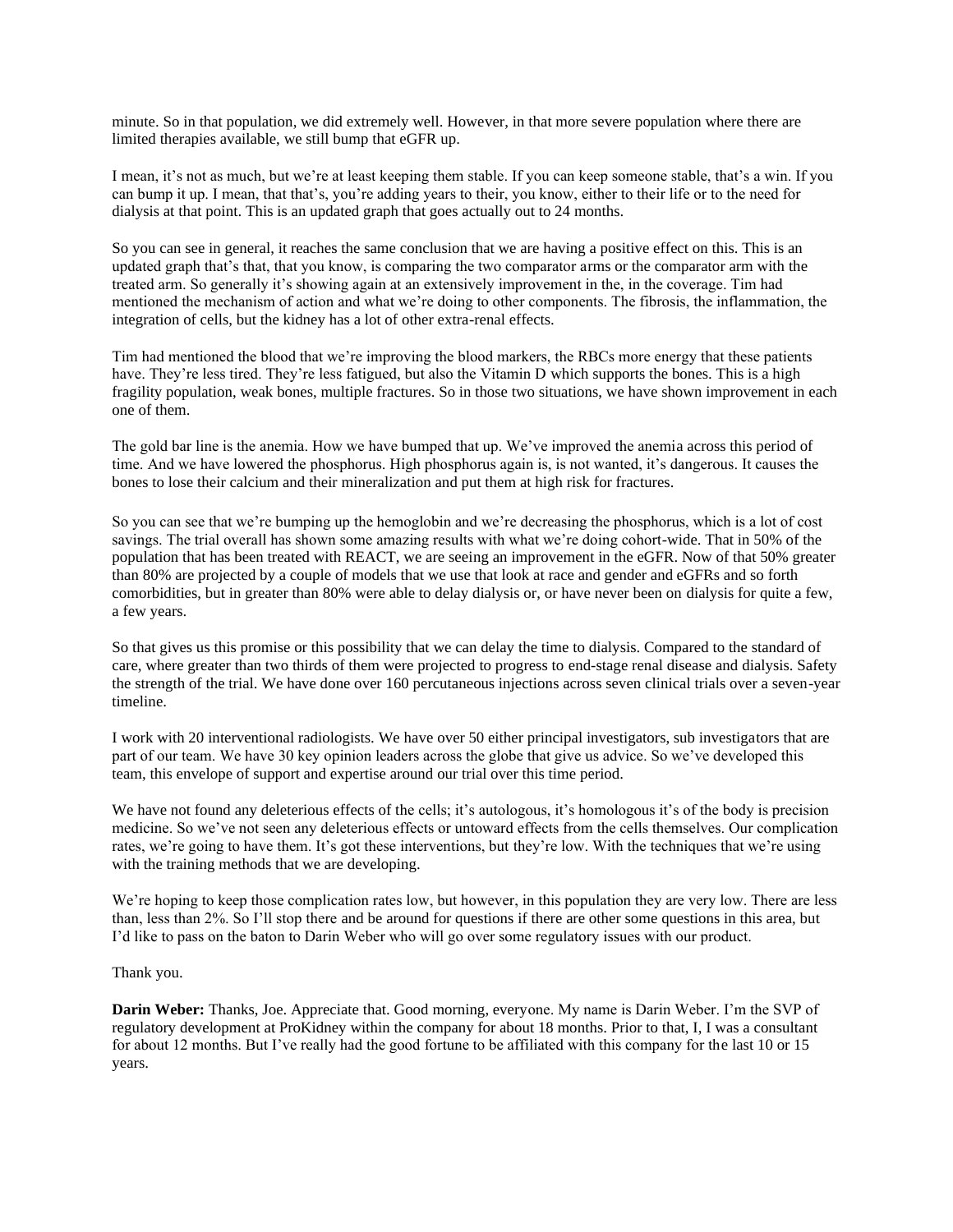I knew Deepak and Tim in prior iterations of this company and was consulting with them for that. But before that, I was actually at the FDA for about seven years. I was in the biologics side, as Joe mentioned, I was actually the branch chief of the cell therapy group. And so I was really actively involved in the early days of stem cells and helping develop some guidance around this, particularly the CMC regulatory guidance documents.

And so one of the things that's really been exciting to me as a recovering regulator or an ex regulator is the, what I call a simple but sophisticated technology, right? I mean, they're just going into the kidney, pulling out the damaged cells, culturing them ex vivo. They're not doing anything exotic, meaning as this is a term that Deepak likes to use.

They're not adding, genome editing. They're not adding viral vectors. They're not adding bio materials. We're taking dysfunctional cells, culturing them ex vivo, and basically restoring their bioactivity. And then using the technique that Joe developed this very sophisticated percutaneous needle and putting them right back in the exact same location.

And so from a ex regulatory perspective, that's very appealing because it's again simple, it's sophisticated. And as you saw from Tim's presentation, we have this really compelling preclinical data where these cells, once they're injected, go migrate to the areas of damage, and at least in the pre-clinical models certainly had positive effects.

But as you just heard from Joe now, you've just seen some clinical data. And I think for me as a regulator, having joined this company was a very compelling reason to come here. But that's enough about me. I want to talk about our registrational program, which is shown on this slide. And this is really what I call the three legs of a stool for getting to a BLA or an EMA or MAA with EMA.

So we have to have Phase 3 studies REGEN-006 and REGEN-016. Both identical, both randomized controlled studies. One-to-one in which patients are going to receive two injections of REACT three months apart in the, in the contralateral kidney. And then we have a sham control arm and that's for blinding purposes to minimize the introduction of bias and something that the FDA was very interested in us having in place.

And we agreed to do that. And as Kishen mentioned, we've had interactions with the FDA. Out of that program, we then have the third stool or third leg of the stool, which is REGEN-008, which is a long-term follow-up protocol.

And I think as Joe alluded to, that's going to go us a lot of really useful information, not only from a regulatory perspective, but also for the reimbursement side, right? We're going to get some safety data and that's going to be combined with our already existing safety program for 002, but then we get the durability for reimbursement purposes and that's really something that we believe would be very helpful to maximize reimbursement potential.

And then the second slide here is really just to kind of the summary of our engagement plan with both regulators and HTAs. And so again, we have FDA, we've had interactions with them and we've been very fortunate to obtain an RMAT so regenerative medicine, advanced therapy designation, that's equivalent to the breakthrough therapy designation for biologic or small molecule.

And so how I think about that as a regulator or ex regulator, it makes us the one percenters. We're now the top of the heap of the cell therapy group. And the good news for that is that allows us to have more frequent engagement with the FDA. It incentivizes the FDA to help us identify a regulatory track and program that'll get us to an approval sooner than later.

So that's something we've definitely taken advantage of. And as I mentioned, we've had interactions with the FDA and basically we're following the tried and true model of SGLT-2 inhibitors. We have a time-to-event study with the primary composite endpoint, essentially the exact same composite parameters that have been used successfully for those approvals.

So we feel quite confident that this is a program that can be leading us to success. Again, as a regulator regulations and approvals are what I think are the most important things, but clearly they are only the beginning, right? You have to get an approval, but you have to get this paid for. And so we have obviously an engagement program for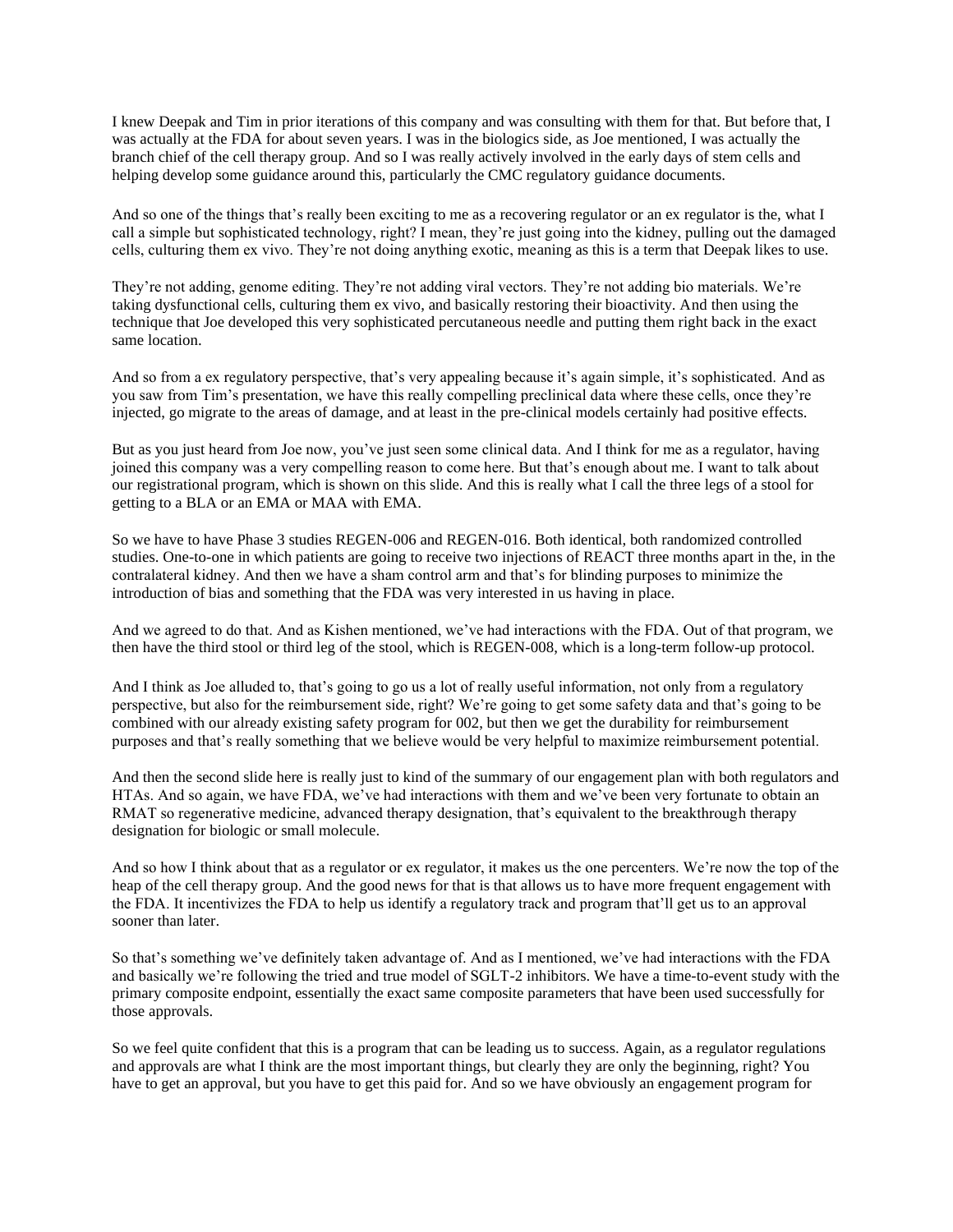HTAs and that's already been going on in the United States with CMS, having some preliminary discussions and, you know, showing them the data about how we can delay or prevent time to end-stage renal disease.

And clearly that's a major healthcare savings and that will allow us to request and obtain maximum reimbursement for the product. And then similarly, now we're going to go ex-US we're planning on having the interactions with the MHRA, and NICE in a parallel scientific consultation to talk to them about the reimbursement opportunities. Similarly, interacting with other key HTA's in France and in Germany.

And again, so I just wanted to give you a quick overview what's going on, what we're doing on the regulatory and reimbursement side, hopefully showing you that we've substantially, de-risked the regulatory pathway. We've got very strong and positive interactions with the FDA. I'm going to confirm that with EMA and other regulators around the world as necessary. And then being very proactive on the reimbursement side, because clearly you want to maximize the reimbursement potential of this product.

So I'm going to stop there and introduce my colleague, Ash Johns. Who's the SVP of Clinical Operations.

**Ash Johns:** Thanks, Darin. So I'm Ash Johns the Senior VP of Clinical Operations at ProKidney. And I started my journey in biotech as a research nurse, where I worked with patients with multiple sclerosis. These patients would be hooked up to IVs for hours undergoing their treatment. This is nothing compared to what patients with chronic kidney disease face with dialysis as their kidneys deteriorate and their function declines.

I joined ProKidney over a decade ago to help advance the REACT technology and join the fight for chronic kidney disease patients. I have seen this company grow. I've helped design, implement and manage the REACT program from Phase 1 first in human trials to now launching our global Phase 3 program.

What you see on the screen is years of hard work and dedication working with regulators, clinicians, and researchers in this field. We have come up with a Phase 3 program that consists of two trials. REGEN-006 and REGEN-016. These are sister protocols. They share the same event-driven primary composite endpoint, but they will be conducted in different countries around the world in order to satisfy the requirement for two adequate and well controlled studies.

These patients are going to be enrolled in a one-to-one randomization scheme. 600 patients will be in each trial for 1,200 patients globally. I am proud to announce that we did enroll our first subject here in the United States in January of this year and randomized the first subject in February. These patients are the only ones that are blinded to their study treatment at the site level. They are going to be randomized into one of two cohorts. The first cohort is our sham standard of care cohort. They are not going to receive a kidney biopsy or kidney manipulation of any kind. They will undergo scripted sham procedures. These will mimic the real procedures as close as possible so that they really believe that they've received the REACT treatment.

They will undergo all of the same visit schedules just as their counterparts in cohort two. Cohort two is our REACT treatment arm. They will receive a percutaneous kidney biopsy, and this allows us to manufacture the REACT product. They will receive their first REACT injection 12 weeks after their biopsy.

And it's into the same kidney that was biopsied. Three months later, they will receive their second REACT injection into the opposite kidney. All patients will be followed for 28 months post their first REACT injection. They'll be followed all the way until their end-of-study visit.

Or if they have achieved an event for our primary composite end point, they will become unblinded. During this unblinding, they will be given the opportunity to enroll into a five-year long-term follow-up study, REGEN-008. For those patients that are in our sham control arm that do not receive treatment, they may be given the option to enroll into a separate Phase 2 study, REGEN-017.

This study will allow us to continue to build our safety database. By giving our treatment to patients previously untreated in our program, and also serve as a recruitment aid for the sham arm in our Phase 3. I do want to point out that we are an event-driven study design. This event-driven design means we are not bound by the typical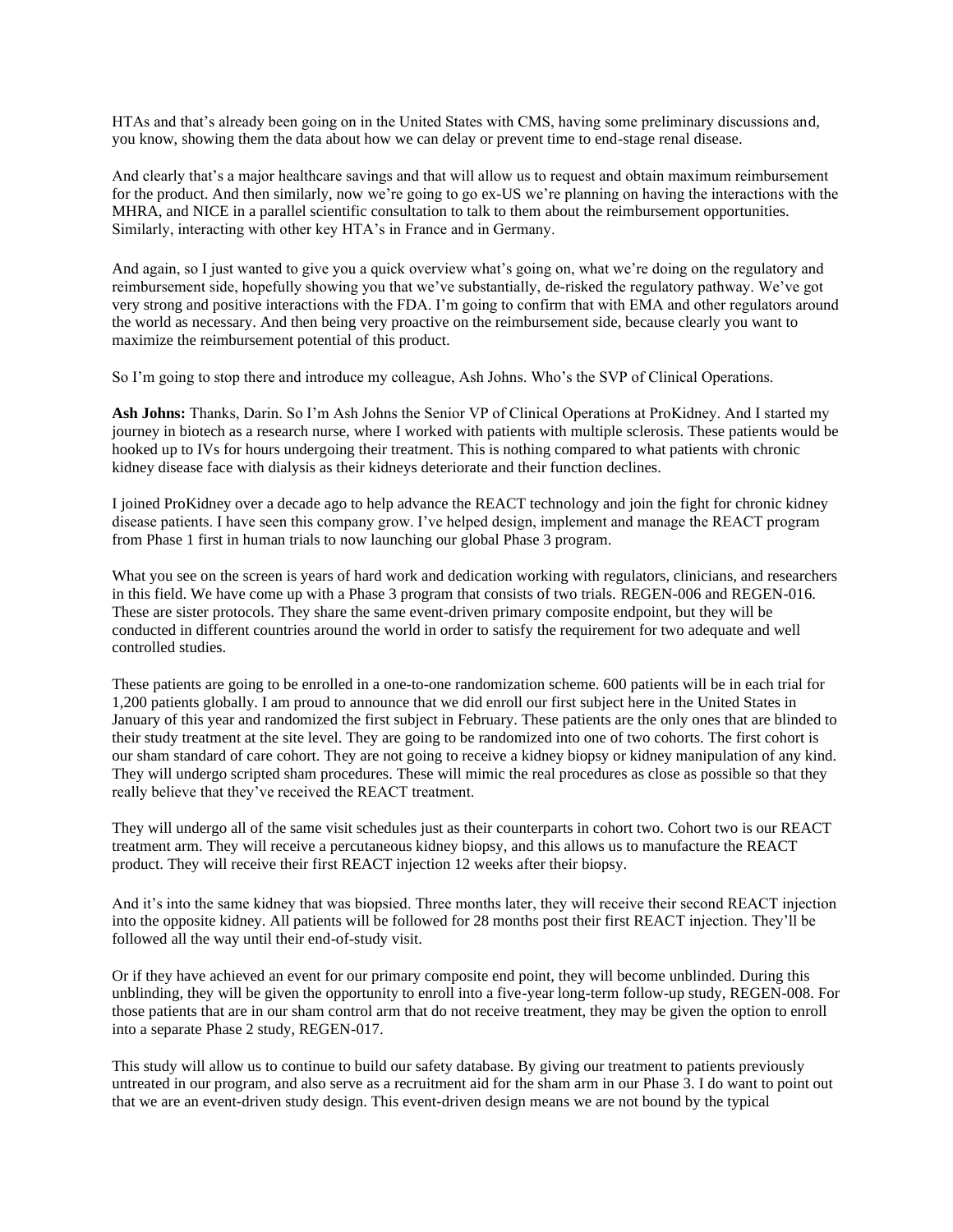conventions of study designs, where you have to complete enrollment, do all of your follow-up and then complete a traditional end of study.

What our design means is that we are going to be gathering these events while we are recruiting. And once we hit a pre-specified number of events, we will be able to complete our interim analysis. And that's what we are going to be able to take to the FDA for approval. It's also important to note that we do have that primary composite endpoint.

It consists of a 40% decline in eGFR, time to end-stage renal disease, dialysis, or transplant or death due to cardiovascular or renal complications. This endpoint is approved by the FDA and is consistent with all large CKD trials to date. In order to achieve the enrollment we are actually going to launch in 24 countries worldwide. These countries have been fully vetted and have a proven track record of success in the large CKD trials. We have leveraged our partnerships with multiple CRO's in order to find the experience sites and clinicians to participate in our trials. REGEN-006 is going to be conducted in four regions.

Enrollment will come primarily from the United States. REGEN-016 will be conducted in three regions and enrollment will be split across all three of those regions. As you heard my colleague, Dr. Joe Stavas mention, in our Phase 2 program, we had to do a shoulder-to-shoulder proctoring in order to ensure the safe delivery of REACT.

Well, Joe has gotten rid of that, guys. He has done an excellent job working with our partners and taking our key learnings from our Phase 2 program and establishing a training program that we're able to launch globally. This training program consists of manuals, job aids, scripts, and an online certification program.

You guys saw just a small bit of that online certification program this morning. This program has modules for all aspects of our procedures, all aspects of our protocol. And they're tailored depending on your role for the study. This is serving as our platform for our training program. In addition to this platform, we have actually partnered with interventional proceduralists around the globe.

These proceduralists are members of what we call an interventional proceduralists network. This network of these members are the ones that are actually going to do the direct oversight for all new sites that come into our program. They're going to be there to share their expertise and their knowledge.

And they're going to be there in the local time zones and local languages to really make sure that we maximize the effect of this training program. Not only do we have this interventional proceduralists network, we've also been successful in securing a world-class steering committee. These are the CKD leaders in all regions.

As Joe mentioned, over 30 KOL's participate with us, and we have the best of the best that are assigned to the steering committee. The steering committee has helped us with our protocol development and our regulatory strategy, and through their network of clinicians in the regions that they are assigned, we have been able to secure contracts with national coordinators. You may be looking at me going, why do I care about a national coordinator? We care a lot about these. These guys are the best in their country. They're the ones that everyone looks to. They're the leaders. They're the ones that are thought provoking.

They're always engaged in what's new and exciting, and they have their patients' best interest at heart. By us partnering with these national coordinators, we're able to touch all of our sites and have that human interaction with somebody that they trust. We're going to be able to keep enthusiasm going for our recruitment and the duration of the trials with the help of these national coordinators.

I'm going to end my presentation today with things that you guys care about, right, our data sets. So I want to point out a couple of things to you. Our RMCL-002 data set is going to be available around the same time that we do our interim analysis. Again, depending on our event rate. This Phase 2 study is also going to be combined with our other Phase 2 study, REGEN-007. REGEN-007 is our re-dose trigger study.

Its final clinical study report is going to be available around the time of REACT launch, which is in 2026. So these two Phase 2 clinical study reports in combination with our Phase 3 analysis that we are going to have completed will be the foundation and the package that goes in for a BLA review and approval.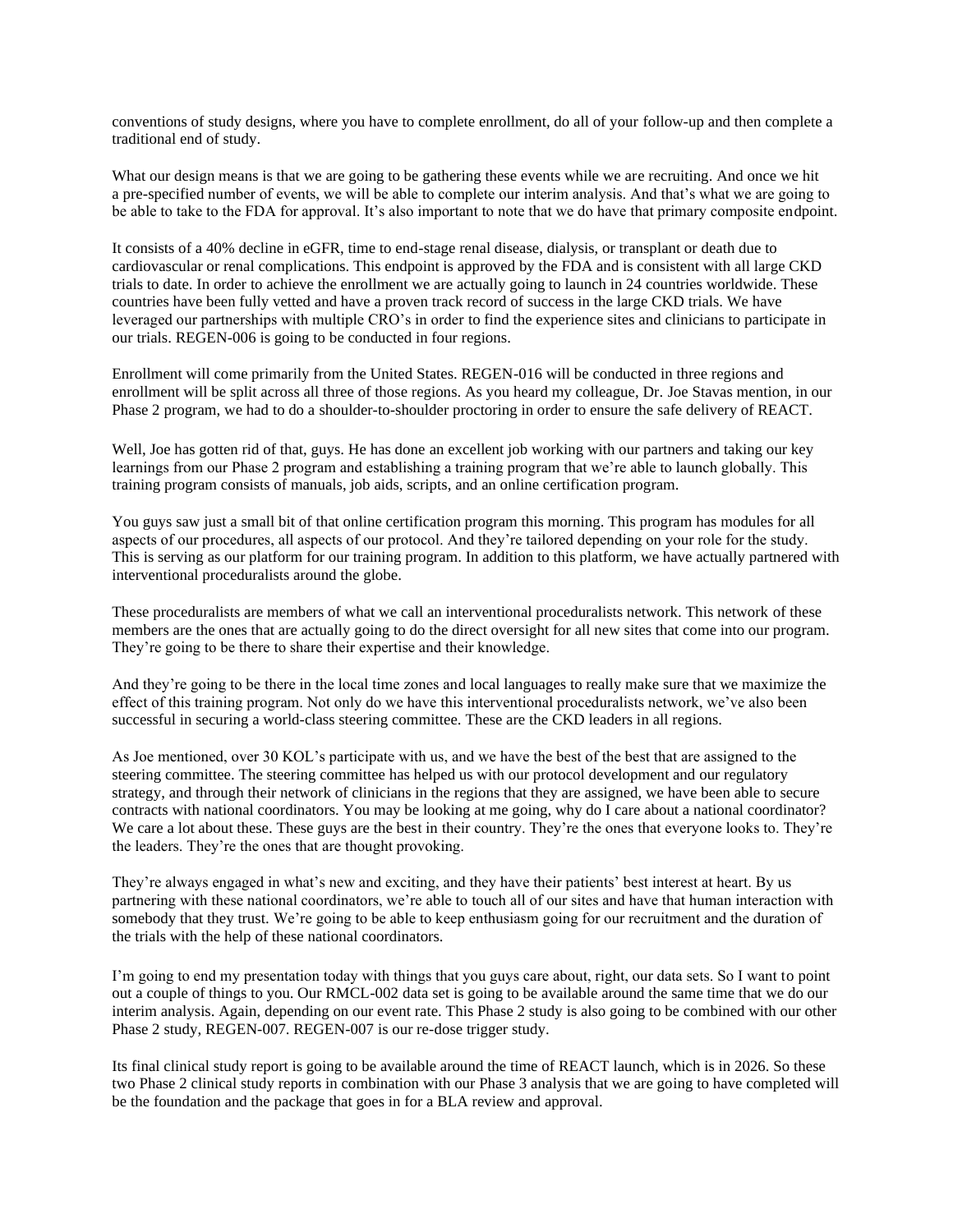## With that,

I'm going to hand it over to our chief operating officer, Dr. Deepak Jain. Thank you.

## **Deepak Jain:**

# Thanks Ash.

So now you've seen what REACT can do in the clinic and you have seen what Darin presented on that we have a regulatory strategy going forward. And we have funding. So what remains, really, can we actually make this product and actually take it, service the clinical trial and take it commercial? My name is Deepak Jain I'm Chief Operating Officer at ProKidney.

I have been developing biologics, tissue engineering products, vaccines for over four decades, long time. But what I've learned over the years at working at companies like Merck, Johnson and Johnson, Baxter is how to develop a product from discovery, take it through the clinical process and into manufacturing. What to do, what not to do, what will, what will actually make a good manufacturing process.

That's what that knowledge that I've gained here. And I've applied that at ProKidney here in the last 12 years or so to develop personally, this REACT manufacturing process that I'm going to talk to you about today. It is a cell therapy and as you know, cells are alive and kicking, and if you want them to do something, they may not do that. For people who have raised kids, I have three, you know, they grew up in the same home. You give them the same environment, but they end up very different and have their own mind. So they're not that bad, but you know, you can manipulate them a little bit. But the less you manipulate them, the more they will be consistent and reproducible.

What I've learned from, my colleague here, Darin, CMC chemistry, manufacturing controls that you hear about terminology is, is really cells made consistently. So can we make these cells consistently? That's the objective of having a good, stable, reliable manufacturing process. And that's what I'm hoping that after my talk, you will take away the message that we have a manufacturing process for REACT that we will be using for clinical trials.

And we have a plan for how to scale it up. All told, as Tim mentioned, I do have four marketed products that I have been involved in. I'm very proud of those and I'm hoping that REACT will be my number five. So that's, that's the objective here.

Okay. So here's an overview of the REACT process as it currently stands. You can see it's sophisticated, yet simple, reliable, and controlled. That's the key features that we want that I was planning to put in there. And that's what it is. And I'm also, again, proud to tell you that we have made over 200 of REACT products and delivered for all the patients that gave us a tissue to make, make the product. With the caveat obviously, you know, these are cells and they don't grow, then you can't make product. Happens very rarely, but it does happen off and on. So it works like this. We get cells from the patient. We get tissue from the patient, comes into our manufacturing plant. We isolate the cells from the tissue takes, it takes us less than a day.

We then grow the cells, expand the cells on a tissue culture media, which is pretty standard. Once we have enough cells, typically about 2 billion cells or so we select for the cells that we have that contain the three cell types that you've heard a lot about this morning. Once we have the cells, we put them in vials, freeze them, and these are then shipped out to the clinic where they are injecting the kidney using Joe's, you know, a real nice technique that has been developed.

I do want to point out, I keep saying that this is sophisticated and a simple process, but what do I mean by saying simple? I'll give you an example. Generally speaking in cell therapies, you know cells are sorted to select something, right? You use a fluorescent activated cell sorting technique for getting the cells of your choice, using a marker that you want to have. Very early on, you know, at least I realized that that's really not a very good scalable process. It's very complicated. It is very subjective. So we developed a technique for a process for selecting ourselves based on a physical characteristics, which is basically the density of the cells. So we are able to select our cell types just by using a simple technique, like density separation.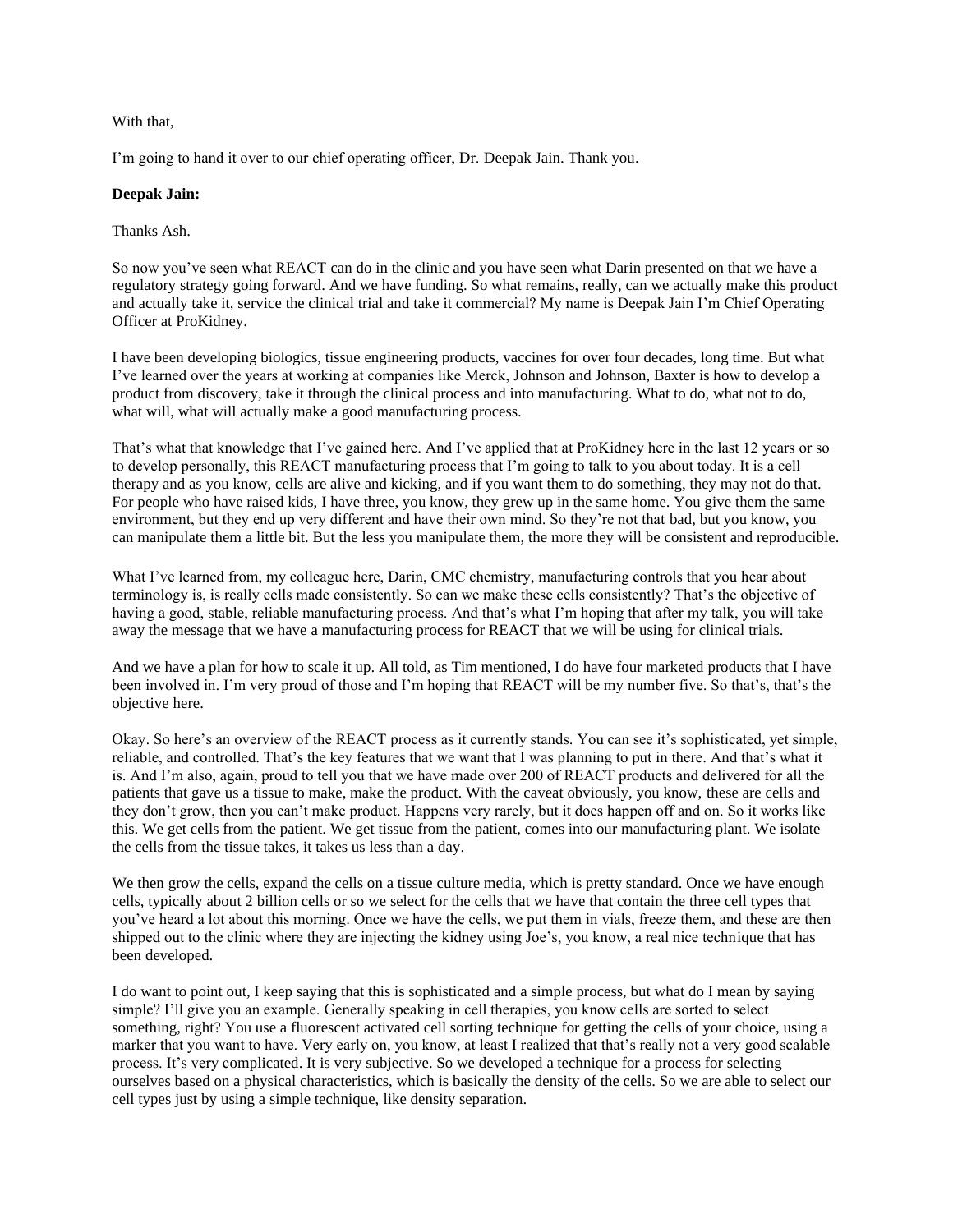You select a region, you got your cells. So that, that is the type of things that are incorporated into this process that we have developed over 12 years of refining this to a point where we now have a process where we have reliably made all these products. And we continue doing that for our Phase 3 trials.

So the entire process takes about 12 weeks. It takes about two to three, three to four weeks to make the product actually. And then the rest of the time we have to do quality control testing to release it for, and meeting all our regulatory requirements. I do want to also point out another thing is that when I call it a simple process, it does not use complex materials, just like Darin mentioned.

We have no gene manipulations. We have none of those things that could complicate the process to an extent, and also to increase costs. And I'll come back to that later in the slide. That's what makes this manufacturable as well as a commercial product.

So this slide shows you our step-by-step production capacity increases that we are projecting. We currently have a facility in in Winston-Salem, North Carolina, where we are making product for Phase 3 trials, and we have a capacity of making about 700 products a year from that REACT treatments from that facility annually.

We intend to build a plant for to align with the launch of the product and then build another plant two more plants to two years post-launch and four years post-launch to a total capacity of about 65,000 REACT treatments per year. Which is in line with the projections that you saw from the financial presentation.

This is all assuming, the 1% penetration scenario that James pointed out. So you see, we have a very planned staged investment that aligns with our market launches and also maintains our business continuity.

Given our simple, sophisticated, reliable process that I just outlined that, that we utilize in our manufacturing process to make REACT, we expect and we project our costs for producing REACT would be at the very low end of the costs that are there for cell therapies. Cell therapies are expensive and there are many out there and we expect our costs to be at the low end.

And with automation, bioprocess in the tweaks that we will make, formulation improvement and more importantly, the streamlining of supply chain, we are, we project, we will be able to reduce our cost of goods when we go commercial…quite significantly.

So in summary, you have heard me talk about our manufacturing successes, and I hope you come over with the understanding that we have a very reliable, established manufacturing process in place. With a success rate, which is much higher than what you typically see in cell therapies. And, and through 12+ years of developing this process, we have established quite some understanding of the processes that are required for cell therapy.

And I can safely say that our team knows more about manufacturing cell therapies for CKD than anybody out there. And we have a scale-up plan to build out to 65,000 REACTs per year. That is also step-by-step and aligns with our market launches. Thank you. And I will hand it over to Tim to tell us more about how we protect our IP estate.

**Tim Bertram:** Thank you, Deepak. Well, hopefully now in the past several minutes, which you've been able to hear about is, is how we found this, what we're trying to do with it and where we intend to go with this particular therapy to actually prevent and delay if at a minimum, one of the most serious problems that exist for patients today. To do that, we also have to contemplate and share with you, how do we intend to protect this so that we can go forward with a commercial product?

I'd like to assure you we have a very robust and renewable patent estate. Our patents currently last 20 years, two decades until early 2042. However, because of the unique manufacturing process and our composition, we can continue to renew on this and extend our patent estate for many years to come. The current patent estate consists of over 280 patents and patent applications covering 14 different families, including such things as compositional patents, methods, patents, and utility patents.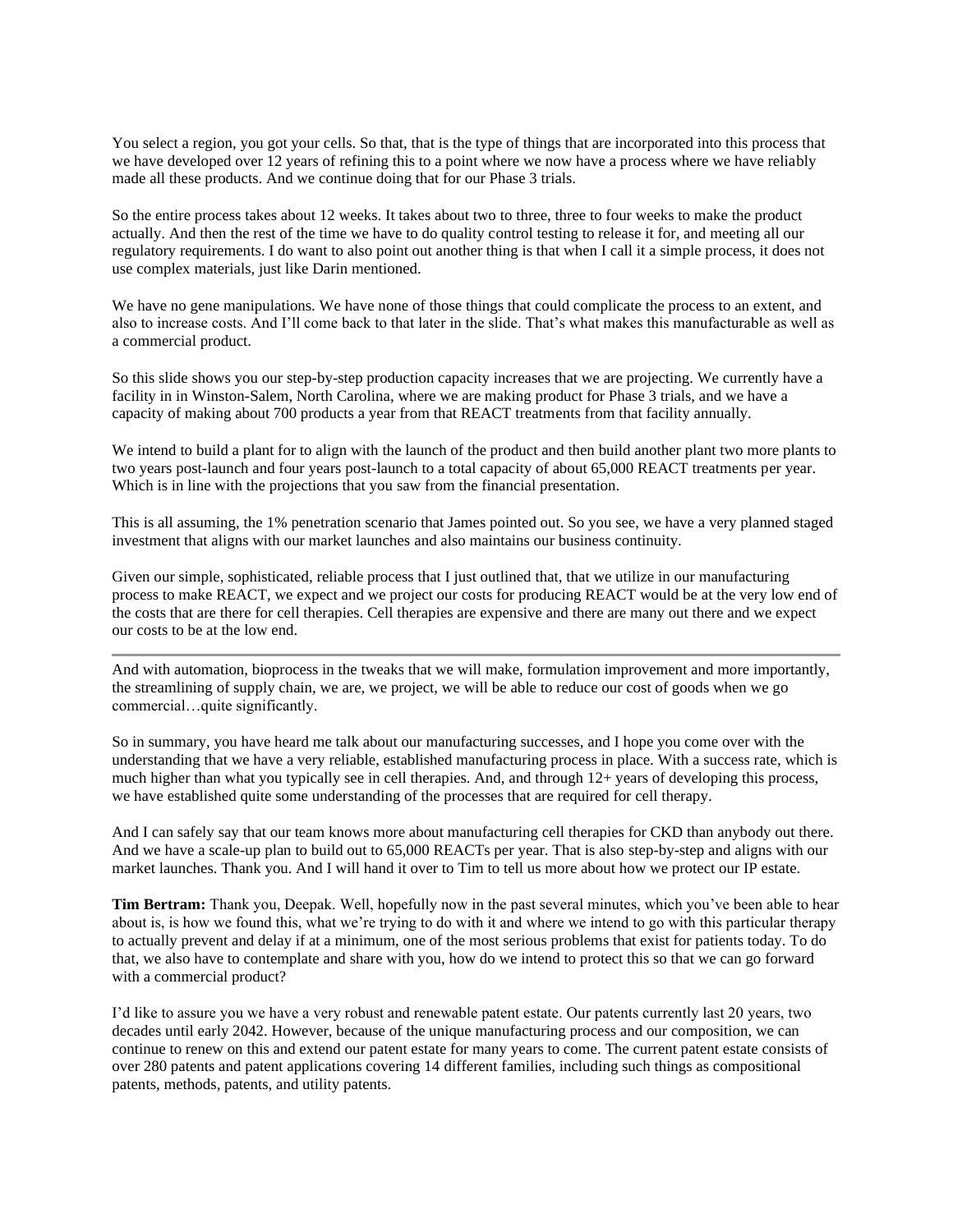What's relevant for this, is not only our know how, but we protect it in other ways. And because we're a cell therapy, both the US and the EU have provided us additional protections. These include 12 years of exclusivity in the US and 10 years of exclusivity in Europe. The regulatory framework in Europe is clear as is the Biological Pricing Competition Improvement Act was passed here in the US.

So at this point, why do you think you or investors would want to invest in ProKidney? I'd like to outline here some of the reasons that we believe that it is valuable for investors to consider this as a viable option. The problem, as hopefully you've seen by now, is massive. This is a problem for the patient, that they have a failure at the end of their lives, hooked up to a machine every other day, four to six hours.

But it's also a problem for our healthcare system. Billions of dollars as Chamath outlined spent each and every year for something that ultimately ends in a failure. What is our goal? As we've shown you, our goal from the beginning has been to try to figure out how this disease works, how we might be able to stop it, and then how we might be able to take that forward into patients' lives and stabilize or reverse this process, which actually has this inevitable decline. The product we've now shared with you, the product, its composition, unique nature of that product. And very importantly, the multimodal nature. When going to find a therapeutic for a chronic disease, it's not a simple switch. There are many different processes involved in the complexity of chronic kidney disease has been illustrated and our multimodal approach makes an attempt to attract and address each of those.

The plan. We've worked very, very carefully with thought leaders, with regulators, the scientific, the medical community to lay out a clear and precise plan Phase 3, to go toward registration. But then also as we've shared with you multiple different layers that allow us to continue to keep investors updated, allow us to keep the professional community updated and patients know that something is coming on their way.

What is our mission? We started this mission 18 years ago and it started with a very clear objective. It was seeing failures and trying to figure out if we could solve this through a lot of commitment. As I said before, this team has worked, many of them with me, nearly two decades. This has been a passion that we want to achieve.

Our target population involves millions of people. So there's a reason for this, but what's also important is, is that there is an opportunity here to return as James outlined the potential for the healthcare system to actually reduce costs. And that's very exciting to me, as a medicine developer, I'd love to end my career with something that's actually reducing costs, helping patients and bringing something to investors.

So what I'd like to say for you is, is keep in mind as you look at the potential finances as James outlined, every 1% of the market that we address, billions of dollars in revenue are available. That is a very, very significant investment opportunity. But I think there's another question here that has to be asked, why now?

And I think it comes back to the four P's. The patient. The patients clearly have no other alternatives. Why? The patient, that's the real driver, but what else is in there? The payer. There are taxpayers sitting in this room? I think most of you are, at least I know I am. We are spending billions of dollars on this problem and not solving it.

1% of the CMS patient population consumes 7% of the revenue. That seems to be an extremely misbalanced situation. Can we bring that to the payers? The other thing is, is the physicians. Imagine how frustrating it is you heard from Joe having to tell these patients the failure that sits in front of them. Just for a moment, recognize one in seven people have chronic kidney disease in this room.

There's probably at least three people that have chronic kidney disease, whether they know it or not. And then lastly people. The fourth P. Who are the people? The people are the investors, the opportunity for them to get a return on this, the opportunity to participate in this, and the opportunity to be a part of this as we go forward.

So I'd like to thank you for your attention. I hope that we've given you a sense of what ProKidney is, what REACT is, the mission that we're on. And we look forward to addressing any questions you may have. Thank you for your time.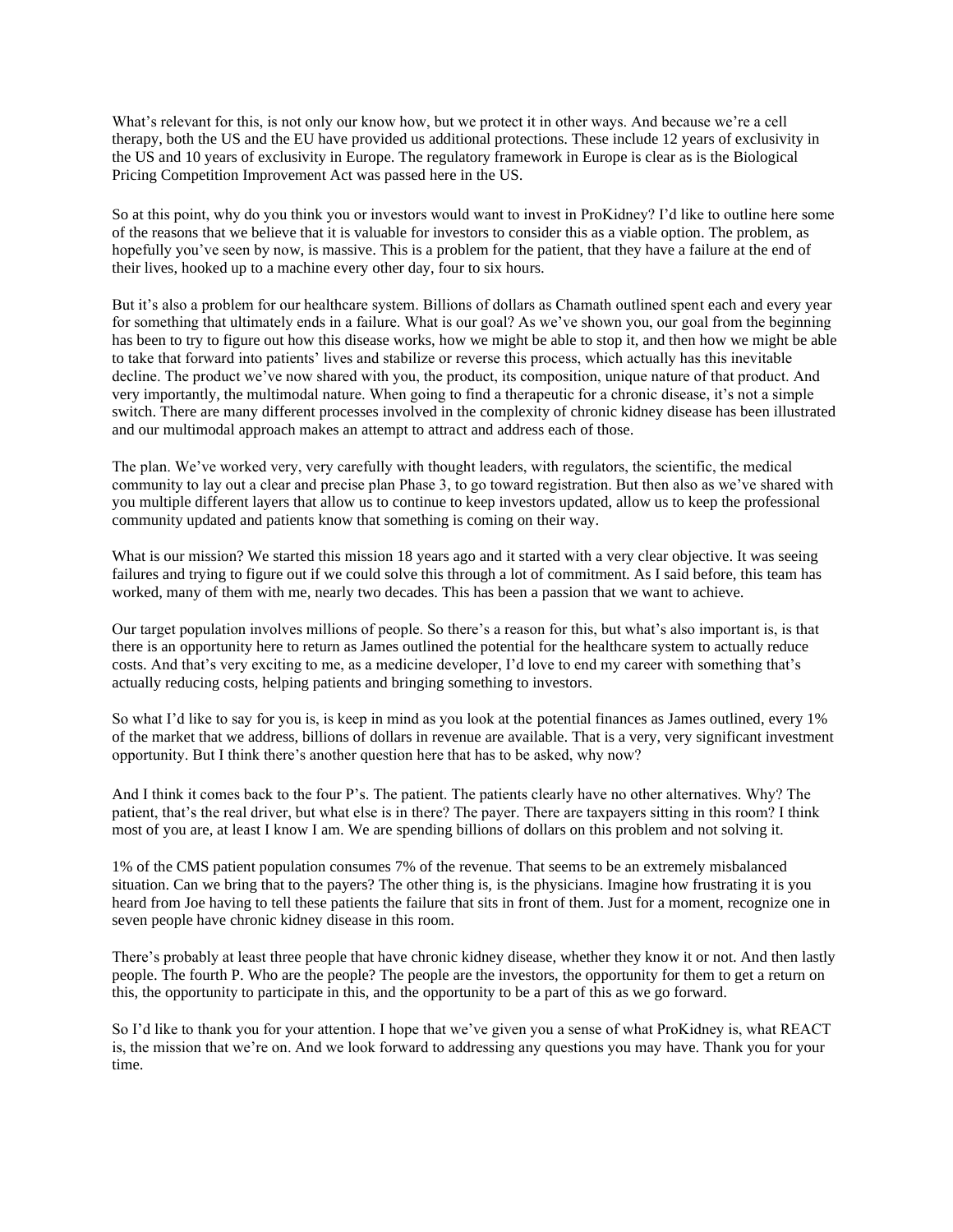#### **Additional Information and Where to Find It**

In connection with the proposed transaction between SCS and ProKidney, SCS has filed a preliminary proxy statement with the SEC and intends to file a definitive proxy statement with the SEC. SHAREHOLDERS OF SCS ARE ADVISED TO READ THE PRELIMINARY PROXY STATEMENT, AS AMENDED FROM TIME TO TIME, THE DEFINITIVE PROXY STATEMENT AND ALL OTHER RELEVANT DOCUMENTS FILED OR THAT WILL BE FILED WITH THE SEC IN CONNECTION WITH THE PROPOSED TRANSACTION AS THEY BECOME AVAILABLE BECAUSE THEY WILL CONTAIN IMPORTANT INFORMATION. HOWEVER, THESE DOCUMENTS WILL NOT CONTAIN ALL THE INFORMATION THAT SHOULD BE CONSIDERED CONCERNING THE PROPOSED TRANSACTION. THEY ARE ALSO NOT INTENDED TO FORM THE BASIS OF ANY INVESTMENT DECISION OR ANY OTHER DECISION IN RESPECT OF THE PROPOSED TRANSACTION. When available, the definitive proxy statement will be mailed to the shareholders of SCS as of a record date to be established for voting on the proposed transaction. Shareholders will also be able to obtain copies of the preliminary proxy statement, the definitive proxy statement and other documents filed with the SEC that will be incorporated by reference therein, without charge, once available, at the SEC's website at http://www.sec.gov.

The documents filed by SCS with the SEC also may be obtained free of charge at SCS's website at https://socialcapitalsuvrettaholdings.com/dnac or upon written request to 2850 W. Horizon Ridge Parkway, Suite 200, Henderson, NV 89052.

### **Participants in the Solicitation**

SCS and ProKidney and their respective directors and executive officers may be deemed to be participants in the solicitation of proxies from SCS's shareholders in connection with the proposed transaction. A list of the names of such directors and executive officers and information regarding their interests in the proposed transaction between ProKidney and SCS will be contained in the definitive proxy statement when available. You may obtain free copies of these documents as described in the preceding paragraph.

### **No Offer or Solicitation**

This communication shall not constitute a solicitation of a proxy, consent or authorization with respect to any securities or in respect of the proposed transaction. This communication shall not constitute an offer to sell or the solicitation of an offer to buy any securities, nor shall there be any sale of securities in any states or jurisdictions in which such offer, solicitation or sale would be unlawful prior to registration or qualification under the securities laws of such state or jurisdiction. No offering of securities shall be made except by means of a prospectus meeting the requirements of Section 10 of the Securities Act of 1933, as amended, or an exemption therefrom.

### **Forward-Looking Statements**

This communication may contain certain forward-looking statements within the meaning of the federal securities laws, including with respect to the proposed transaction between ProKidney and SCS and the timing of enrollment of ProKidney's clinical trials, availability of clinical data and obtainment of regulatory approvals. These forwardlooking statements generally are identified by the words "believe," "project," "expect," "anticipate," "estimate," "intend," "strategy," "future," "opportunity," "plan," "may," "should," "will," "would," "will be," "will continue," "will likely result," and similar expressions. Forward-looking statements are predictions, projections and other statements about future events that are based on current expectations and assumptions and, as a result, are subject to risks and uncertainties. Many factors could cause actual future events to differ materially from the forward-looking statements in this communication, including but not limited to: (i) the risk that the proposed transaction may not be completed in a timely manner or at all, which may adversely affect the price of SCS's securities, (ii) the risk that the proposed transaction may not be completed by SCS's business combination deadline and the potential failure to obtain an extension of the business combination deadline if sought by SCS, (iii) the failure to satisfy the conditions to the consummation of the proposed transaction, including the adoption of the definitive agreement related to the business combination between SCS and ProKidney (the "Business Combination Agreement") by the shareholders of SCS and the satisfaction of the minimum cash condition, (iv) the lack of a third-party valuation in determining whether or not to pursue the proposed transaction, (v) the inability to complete the private placement entered into in